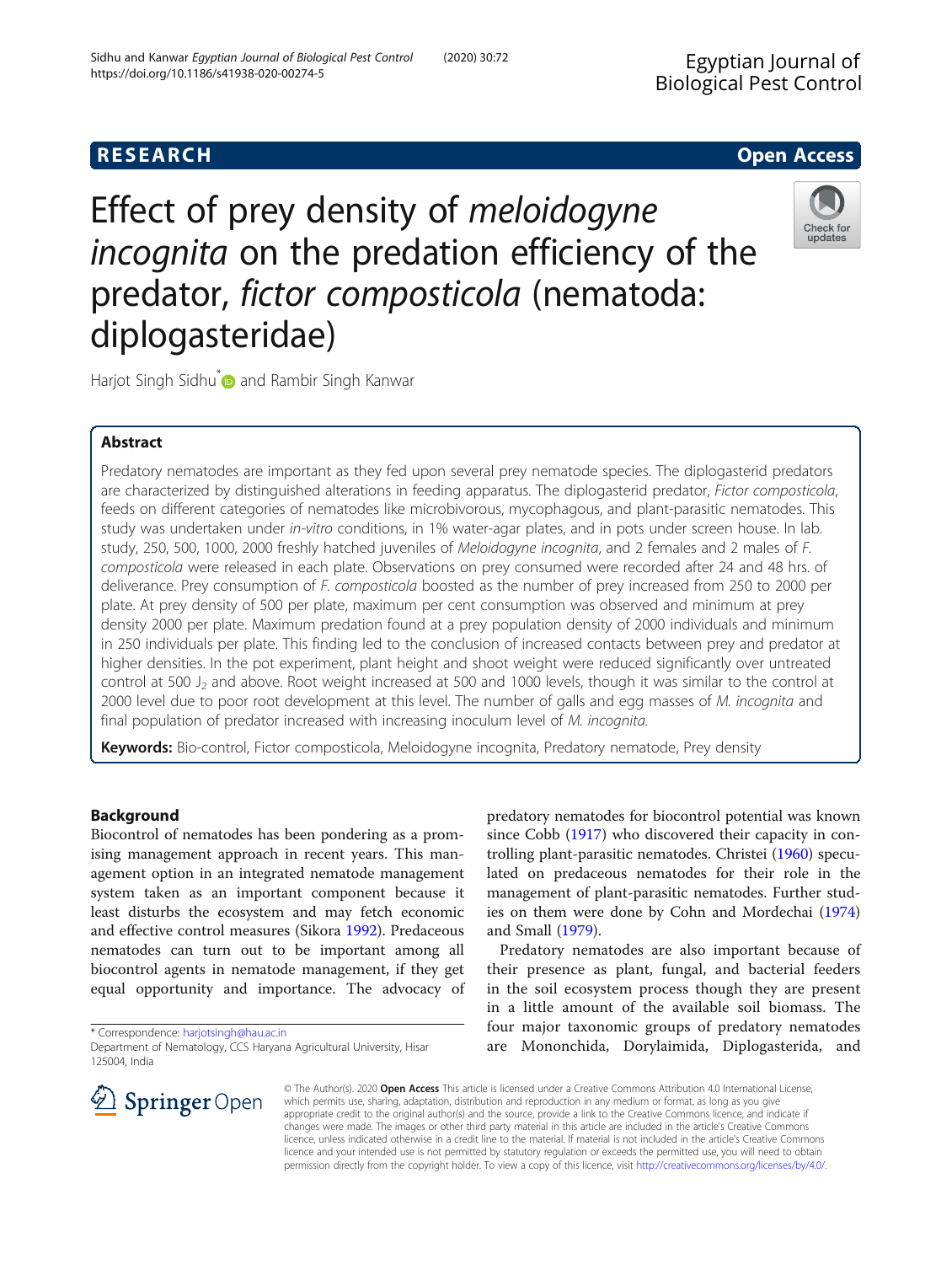Aphelenchida. These groups have been dissimilar in their respective feeding apparatus, feeding mechanisms, and food preferences. The majority of studies on predaceous nematodes are based on agar plate experiments on their feeding mechanism and prey catching. To achieve success in biocontrol, prey (nematodes) should be susceptible to predation. Prey specificity in biocontrol is an important factor, and diplogasterids are known to be highly prey specific (Chitambar and Noffsinger [1989\)](#page-5-0). Achieving successful biological control programs are based on prey range, knowledge of the predator-prey relationship, and proper utilization of different species of predators.

The diplogasterid predators are needed to explore by nematologists for their potential as biocontrol agents (Steel et al. [2010](#page-5-0)). These predators gained prominence after Yeates ([1969\)](#page-5-0) assessed the predatory abilities of Mononchus potohikus. Decomposing organic manures are home to a large number of diplogasterids. Prospects of using diplogasterid predatory nematodes seem promising because they are easily cultured in the in vitro conditions, bi-phasic feeding, high rate of predation, high fecundity, short life cycle, ability to perceive and respond to prey secretions (Bilgrami et al. [2005](#page-5-0)), thereby, act as promising biocontrol agents. Diplogasterid predators have been found effective for controlling root-knot nematode (Fauzia et al. [1998](#page-5-0); Bajaj and Kanwar [2015](#page-5-0)).

Fictor composticola, a diplogasterid predator, is a voracious feeder and found mostly in compost or high organic matter. It predates upon different groups of nematodes (Bajaj and Kanwar [2015;](#page-5-0) Keshari [2016](#page-5-0)). It was found commonly in compost used for cultivating button mushroom (Agaricus bisporus (Lange) Singer) in Haryana and Bihar states of India, which has the potential to control the population of mushroom feeding nematodes in vitro (Kanwar et al. [2009](#page-5-0)). Keshari ([2016\)](#page-5-0) studied the predation efficiency of F. composticola with different prey density levels of mushroom nematodes viz. Aphelenchus avenae, Aphelenchoides swarupi, Ditylenchus myceliophagous, and Panagrolaimus sp. Nevertheless, the knowledge of predation efficiency of predacious nematodes in biocontrol study is still limited.

The aim of the present work was to evaluate the predation efficiency of F. composticola, using different levels of  $J_2$  of root-knot nematode, *M. incognita* as prey, under laboratory and greenhouse conditions.

## Material and methods

An experiment was carried out in the laboratories and screen house of the Department of Nematology, Chaudhary Charan Singh Haryana Agricultural University (CCS HAU), Hisar, Haryana during 2018-19.

## Nematode culture

Culture of M. incognita was maintained on brinjal plants (cv. BR 112) in pots. The roots were washed gently in water to remove the adhering soil. Nematode egg masses collected from roots were hatched by the modified Baermann-funnel technique to get juveniles. Freshly hatched juveniles were used for inoculation. The juveniles were counted under a stereo-zoom binocular microscope by dilution method, and the required number was inoculated.

The culture of F. composticola was maintained on 1 % water agar medium in Petri plates. M. incognita  $J_2$  were added in plates as prey from time to time. These predators in agar plates were incubated for multiplication in a BOD incubator at 25±2 °C, and this culture was used for experimentation.

## Extraction and inoculation of nematodes

The predatory nematodes were placed in each agar plate from culture plates of F. composticola by picking needle. The inoculated agar plates were maintained at room temperature. For inoculation in pots, the predatory nematodes from culture plates were extracted in sterile water and inoculated. For extracting predatory nematodes from agar plates, they were filled with sterile water and kept for five minutes. After shaking well, the suspension of nematodes was collected in a beaker. This process should be repeated thrice. The predatory nematodes in the beaker were counted and used for the inoculation as per the requirement of the experiments. Freshly hatched M. incognita  $J_2$  were inoculated in pots around the roots by the pencil hole method.

### In vitro study

Two males and 2 females of F. composticola were released in each plate, with different prey density levels i.e. 250, 500, 1000 or 2000 of M. incognita  $J_2$ . After 24 and 48 hrs. of release, left over populations of prey were recorded under stereo-microscope. There were 4 replicates for each level. Nematode counting in agar plates was done by directly placing the plate under the microscope. For convenience in counting, Petri-plates were divided into small squares (about 6 -7 mm) by marking with a marker pen on the lower side of the bottom.

## Pot study

This experiment was carried out under screen house conditions in pots containing sterilized soil. Seeds of cucumber (cv. CCH-1) were sown in 1 kg earthen pot, and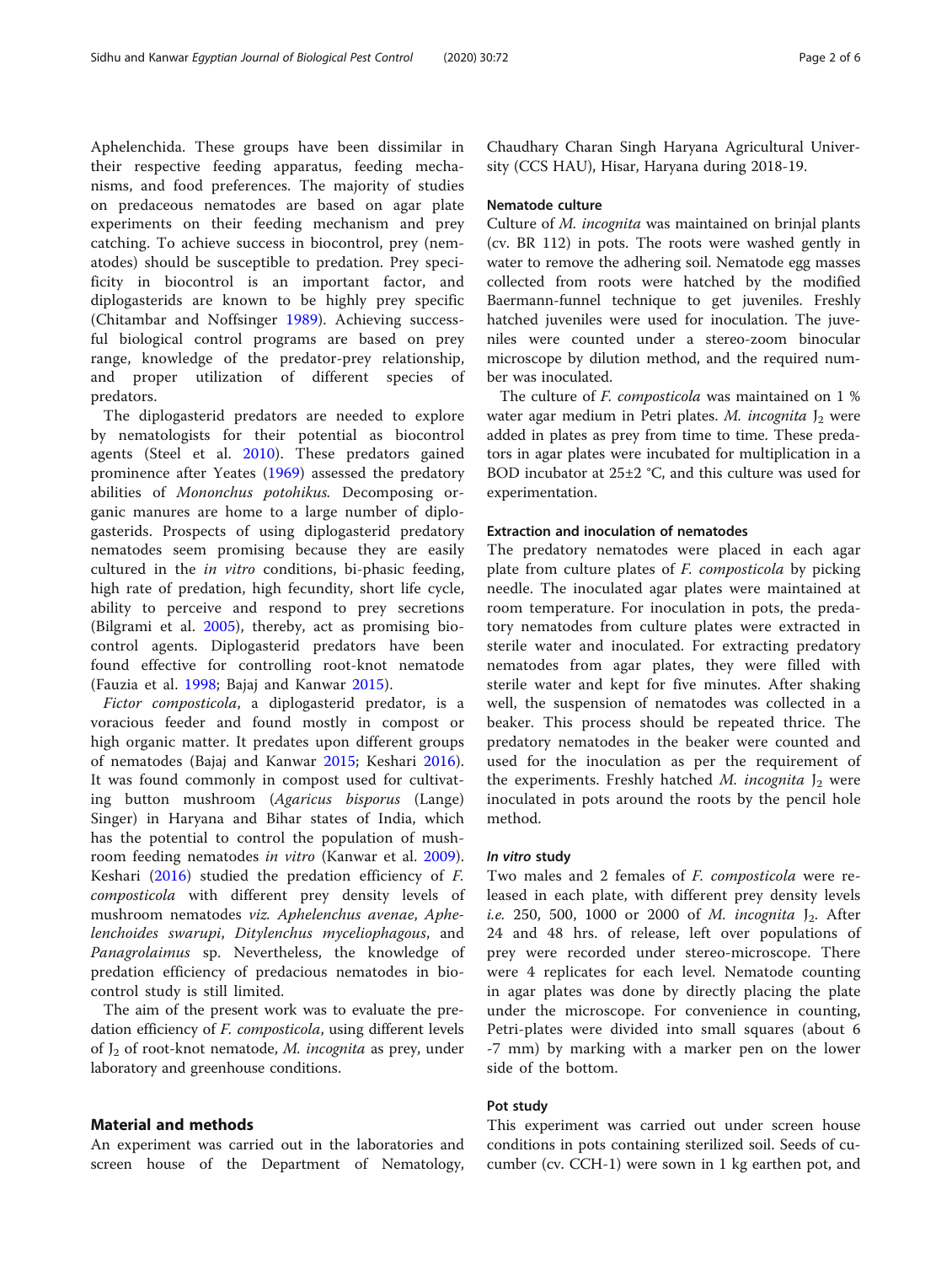after emergence, one healthy seedling was maintained per pot. Pots were inoculated by 4 inoculum levels (250, 500, 1000, or 2000  $J_2$  per pot) of freshly hatched  $J_2$  of root-knot nematode and 400 F. composticola per pot, simultaneously. One un-inoculated control was kept for comparison. Observations were recorded on plant height, fresh shoot, and root weight, number of galls per plant, number of egg masses per plant, and final soil nematode population 45 days post inoculation. The treatments were replicated 4 times in a completely randomized design (CRD).

Fertilizers were applied as per recommendations of CCS HAU, Hisar (Anonymous [2018](#page-5-0)). Hand hoeing was done at weekly intervals for proper aeration. Yellow trap cards were installed to manage the whitefly population, and 3 sprays of Nimbicidin @ 0.2% were applied to protect the crop from insects. Temperature data during the experimental period were collected from the Department of Agricultural Meteorology, CCS HAU, Hisar.

## Final nematode population estimation in soil

Soil at each pot was mixed properly, labelled, and brought to the laboratory. 200 cc soil was drawn from these samples, and extraction of nematodes was done by Cobb's sieving and decanting method (Cobb [1918](#page-5-0)) followed by modified Bearmann's funnel technique (Schindler [1961](#page-5-0)). Nematode population was counted at 40x magnifications, using a stereoscopic binocular microscope.

## Statistical analysis

The data were analysed by Completely Randomised Design (CRD), using OPSTAT software available online at CCS HAU, Hisar University website ([www.hau.](http://www.hau.ac.in) [ac.in](http://www.hau.ac.in)). Treatment means were compared with the critical difference (CD) at 5 per cent level of significance. Nematode data were transformed using arcsine and square root transformation, where required.

## Results and Discussion

## In vitro study

After 24 hours, the maximum per cent consumption (64.5 %) was recorded at 500 density level and the minimum (29 %) was at 2000  $J_2$  per plate. Considering the number of  $J_2$  of *M. incognita* consumed by *F. composti*cola, the consumption was maximum at 2000 prey density level. The per cent consumption of prey at different prey density levels after 24 hrs. was nonsignificantly different from each other. After 48 hours of release, the per cent consumption was maximum (85%) at 500 prey density level and minimum (48.7%) at 2000 prey density level, but the consumption of prey was higher at this level. The per cent consumption of

Table 1 Juveniles of Meloidogyne incognita consumed by Fictor composticola

| Prey density<br>(J <sub>2</sub> /plate) | % population consumed after |                 |                         |  |
|-----------------------------------------|-----------------------------|-----------------|-------------------------|--|
|                                         | 24 hours                    | 48 hours        | Mean                    |  |
| 250                                     | 52.0 (46.36)                | 80.8 (64.43)    | 66.4 (55.40)            |  |
| 500                                     | 64.5 (54.72)                | 85.0 (65.67)    | 74.8 (60.20)            |  |
| 1000                                    | 47.6 (42.78)                | 65.3 (52.74)    | 56.4 (47.78)            |  |
| 2000                                    | 29.0 (33.69)                | 48.7 (45.56)    | 38.9 (39.62)            |  |
| Mean                                    | 48.3 (44.39)                | 69.9 (57.10)    |                         |  |
| CD at 5% for:                           |                             |                 |                         |  |
|                                         | Density $=$ $(3.13)$        | Time $= (2.21)$ | Density $x$ Time = (NS) |  |

Data are mean of 4 replications

Value in parentheses indicate arc sine transformations

Predators released per plate: 2 males and 2 females

prey at 250 and 500 density levels were similar. M. incognita  $J_2$  consumed by F. composticola increased as the prey density increased from 250 to 2000 per plate. The per cent consumption of the prey was maximum (74.8 %) when the prey density was 500 and the minimum (38.9%) at prey density 2000 per plate (Table 1). Thus the result showed that increasing the prey density led to an increased number of prey consumed but not the per cent consumption. These observations are similar to the findings of Keshari [\(2016](#page-5-0)), indicating that an increasing population of prey increased predation efficiency of *F. composticola*, and the predation depended on the prey number. This increased predation may be attributed to increased chances of contact between predator and prey at higher densities. More prey were killed by *F. composticola*, when the prey population was increased from 100 to 1600 individuals. Maximum predation occurred in the population of 1600 prey individuals and the minimum was in 100 individuals per plate.

The data showed that irrespective of time, the per cent consumption (M. incognita as prey) differed at all 4 prey density levels, and it was the maximum (74.8) at 500  $J_2$  per plate and the minimum (38.9) at 2000  $J_2$  per plate. Considering the number of  $J_2$  of M. incognita consumed by F. composticola, it increased with increasing the prey density level. The predators, Enoploides longispiculosus and Adoncholaimus fuscus showed strong prey density-dependent predation rates (Moens et al. [2000\)](#page-5-0). E. longispiculosus had a maximal predation rate on the 4 monhysterid prey nematodes at a prey density of 200 individuals per Petri dish or higher. The higher predation rate may be because at higher densities, there were more predator-prey encounters, resulting in reduced search duration, increased predation, and increased feeding duration. Chance encounters are opportunities over which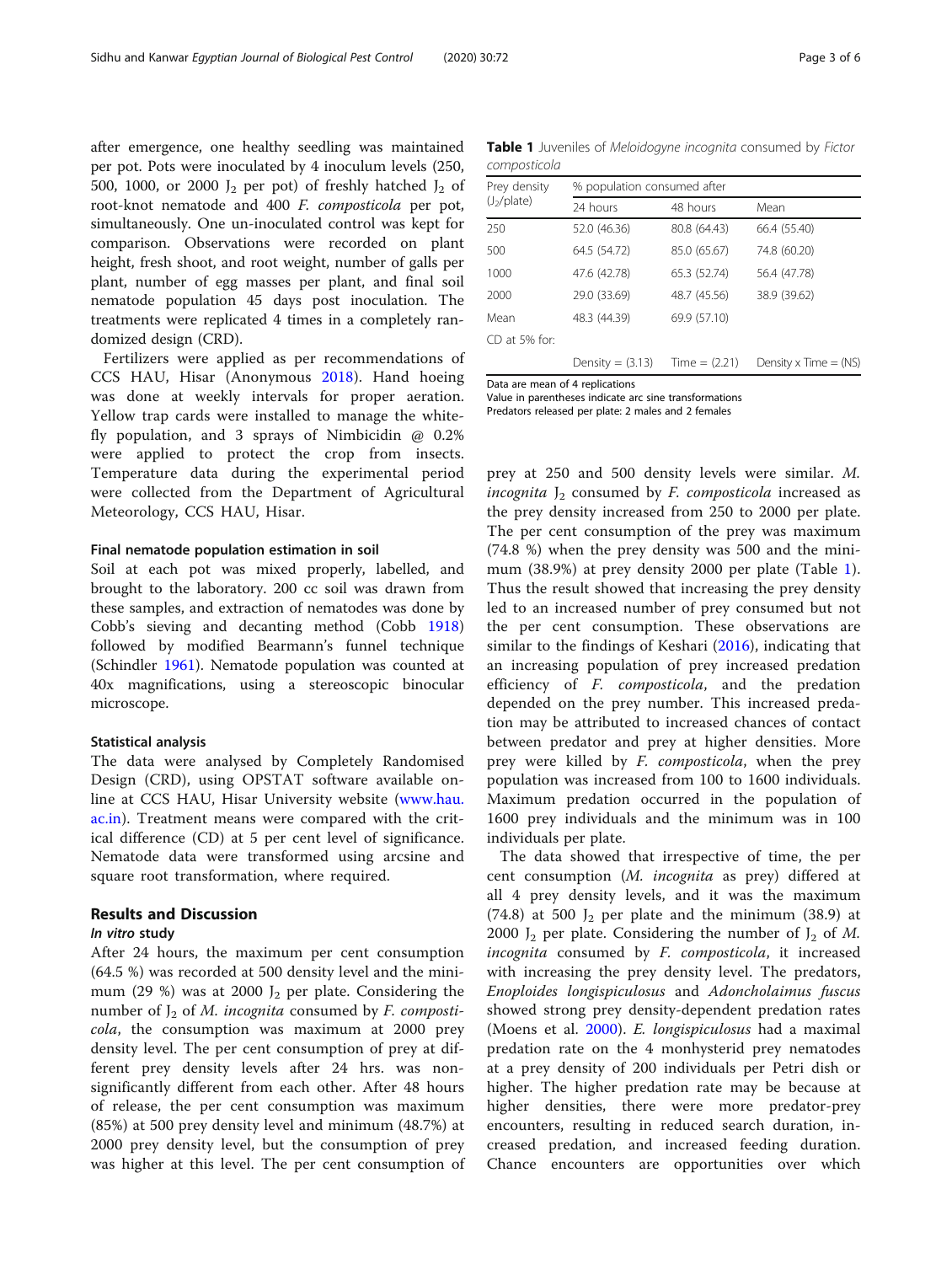| Inoculum density of M. incognita | Plant height (cm) | Fresh shoot weight (g) | Fresh root weight (g) |
|----------------------------------|-------------------|------------------------|-----------------------|
| 0                                | 33.70             | 18.60                  | 0.73                  |
| 250                              | 31.60             | 18.15                  | 0.62                  |
| 500                              | 21.70             | 17.10                  | 1.01                  |
| 1000                             | 17.90             | 11.30                  | 1.27                  |
| 2000                             | 13.30             | 8.58                   | 0.79                  |
| CD at 5%                         | 2.55              | 1.19                   | 0.21                  |

Table 2 Effect of different levels of Meloidogyne incognita in presence of Fictor composticola on growth parameters of cucumber

Each observation is mean of 4 replications

Pot size – 1 kg capacity

F. composticola : 400 individuals per kg soil

predation rate depends and thus density-dependent (Yeates [1969](#page-5-0); Osman [1988;](#page-5-0) Bilgrami [1993](#page-5-0)). Bilgrami et al. ([2005\)](#page-5-0) also reported that the predation of Laimydorus baldus and Discolaimus major was densitydependent.

In the present study, irrespective of prey density levels, the mean percentage of prey consumption of M. incognita were significantly higher at 48 hrs than at 24 hrs. Contrary to the present study, Bilgrami et al. ([1984\)](#page-5-0) did not observe any effect of prey density on its rate of predation, while working with Mononchus aquaticus, as they used lower prey densities i.e. 25, 50, 100 and 150 specimens of Chiloplacus symmetricus and Cephalobus sp.

## Pot study

Cucumber plants inoculated with 250  $J_2$  of root-knot nematode showed better plant height than other treatments. But, as the inoculum level of root-knot nematode increased, there was a decrease in plant height from 250 to 2000  $J_2/kg$  soil, although at 250, it was statistically at par with a non-inoculated check. A significant reduction in plant height was observed at the inoculum level of 500  $J_2$  per kg soil and above. Minimum fresh shoot weight was observed in the inoculum level of 2000  $J_2$  and

maximum in non-inoculated check, which was observed statistically at par with 250  $J_2$  but significantly different from other inoculum levels. There was a significant decrease in fresh shoot weight from 500 to 2000  $J_2/kg$  soil, as the inoculum level increased. The maximum and significantly highest fresh root weight was recorded at  $1000$  J<sub>2</sub>. Fresh root weight was at par in non-inoculated check, 250 and 2000  $J_2/kg$  soil (Table 2).

With an increase in the inoculum level from 250 to 2000  $J_2$ , there was an increase in the number of galls per plant. Minimum numbers of galls (12.50) were found at 250  $J_2$  per plant. The maximum number of galls (87.25) per plant) were observed at 1000  $J_2$  inoculum level, although it was similar to the galls at the 2000 level. The root galling at the 2000 level was more severe than at 1000 (Fig. 1). As the inoculum level increased from 250 to 2000  $J_2$ , the number of egg masses and the final nematode population also increased. The maximum and significantly highest final nematode population was observed at 2000  $J_2$  (Table [3](#page-4-0)). There was a significant difference in the nematode population at 2000, 1000 and 500  $J_2$  inoculum level. The final nematode population was at par at 250 and 500 levels. The minimum population of M. incognita was observed at 250  $J_2$ , which was similar to 500 level but less than at 1000 and 2000 levels.

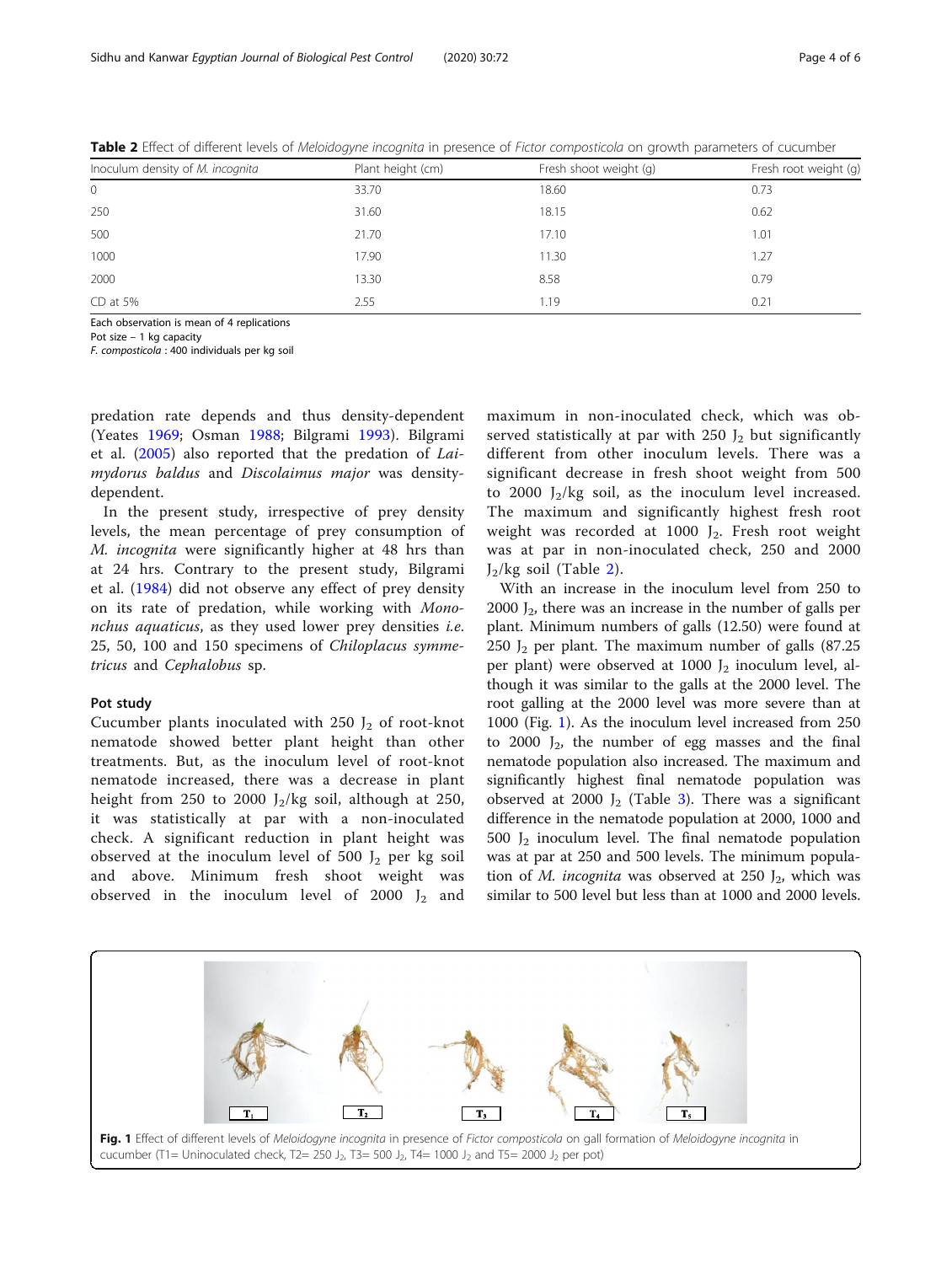| Inoculum density of M. incognita | Number of galls/plant | Number of egg masses/plant | Final nematode population/200 cc soil |
|----------------------------------|-----------------------|----------------------------|---------------------------------------|
| 250                              | 12.50 (3.54)          | 1.75 (1.59)                | 127.50 (11.29)                        |
| 500                              | 40.75 (6.43)          | 23.75 (4.83)               | 196.25 (14.00)                        |
| 1000                             | 87.25 (9.25)          | 58.25 (7.61)               | 463.75 (21.53)                        |
| 2000                             | $50.00*$ (7.00)       | 98.25 (9.95)               | 627.50 (25.04)                        |
| $CD$ at 5%                       | (2.24)                | (1.57)                     | (4.19)                                |

<span id="page-4-0"></span>Table 3 Effect of different levels of Meloidogyne incognita in presence of Fictor composticola on infection and reproduction of Meloidogyne incognita in cucumber

Each observation is mean of 4 replications, value in parentheses indicate square root transformations

Pot size – 1 kg capacity, \* indiscrete big compound galls

F. composticola: 400 individuals per kg soil

F. composticola might have lowered the root-knot nematode numbers. Fauzia et al. [\(1998](#page-5-0)) when studying the biocontrol potential of predatory nematode, Mononchoides longicaudatus on M. incognita on tomato plants, also found that the population of M. incognita was significantly decreased in all inoculum levels (100, 200 and 400 per pot) of predatory nematode after 45 days.

Partial control of M. incognita was achieved as the numbers of galls caused on tomato roots were reduced in the treatments, where the predator, Prionch-ulus sp., was added (Small [1979](#page-5-0)). Osman  $(1988)$  $(1988)$ , in a pot experiment, found that by adding predatory nematode, Diplogaster sp., the parasitic population of Tylenchulus semipenetrans or M. javanica in the roots of sour orange and tomato, respectively, were significantly reduced. Diplogasterid predator, Koerneria sudhausi cultured on bacteria, resulted in a reduced tomato root galling index when the predator was introduced into the M. javanica-infested soil in pots (Bar-Eyal et al. [2008](#page-5-0)).

The population of predator recovered was a maximum at 2000 density level and minimum at 250 level. The population of the predator increased with an increase in prey density level (Fig. 2). The final population of the predator was small; the reason for this may be high temperature (27.8 to 42.6  $^0C$ ) during the experimental period, which might have affected its multiplication adversely. Another reason for the low population could be the unavailability of prey after the penetration of root-knot larvae, endoparasitic nematode, in the roots.

## Conclusion

In the present study, F. composticola proved to be a very efficient predator under lab conditions, where the prey are easily, abundant and available to the predator, while under natural conditions, several environmental factors, as the temperature is a crucial factor that affects the predation efficiency. Further studies at different temperatures/ crop seasons are needed to exploit the predatory potential of F. composticola for the management of root-knot nematode.